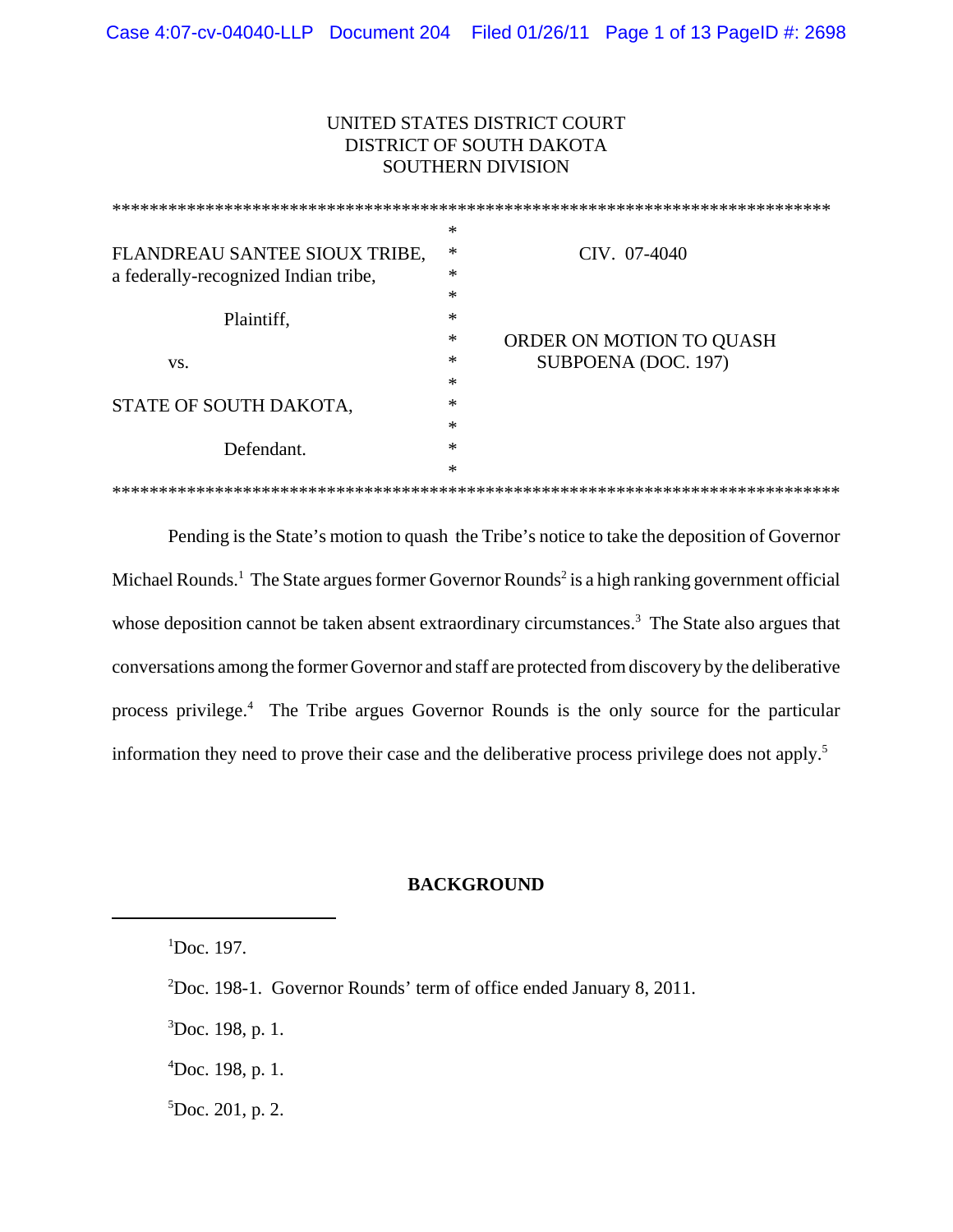Former Governor Rounds has filed an affidavit<sup>6</sup> in which he says that he designated Larry Eliason to negotiate class III gaming contracts with South Dakota Indian tribes pursuant to the Indian Gaming Regulatory Act (IGRA). Rob Skjonsberg, Chief of Staff, was the primary person of contact for Larry Eliason. Governor Rounds did not personally attend the negotiating sessions. The State asserts that Governor Rounds possesses no pertinent first hand information and that all of his information comes through Rob Skjonsberg from Larry Eliason. According to the State,<sup>7</sup> Governor Rounds does not possess any information that cannot be obtained from either Rob Skjonsberg or Larry Eliason. Furthermore, the State argues that relevant evidence by definition excludes any evidence not part and parcel of the negotiating sessions. The State argues that Governor Rounds does not possess relevant evidence. Furthermore, deliberations and documents that guide or inform the decisions of the State's policy makers are protected by the deliberative process privilege.8

The Tribe argues that Governor Rounds is the ultimate decision maker for the State about the gaming compact.<sup>9</sup> According to the Tribe, with little or no explanation Governor Rounds has been unwilling to sign a compact which contains terms acceptable to the Tribe.<sup>10</sup> The Tribe argues that as the ultimate decision maker for the State, Governor Rounds is a witness with unique personal knowledge about the State's reasons for refusing to sign a compact. The Tribe proposed a compact

 $^{9}$ Doc. 201, p. 1.

 ${}^{10}$ Doc. 201, p. 2.

<sup>6</sup> Doc. 198-1.

 $7$ Doc. 198, p. 6-7.

<sup>8</sup> Doc. 198, pp. 7-9.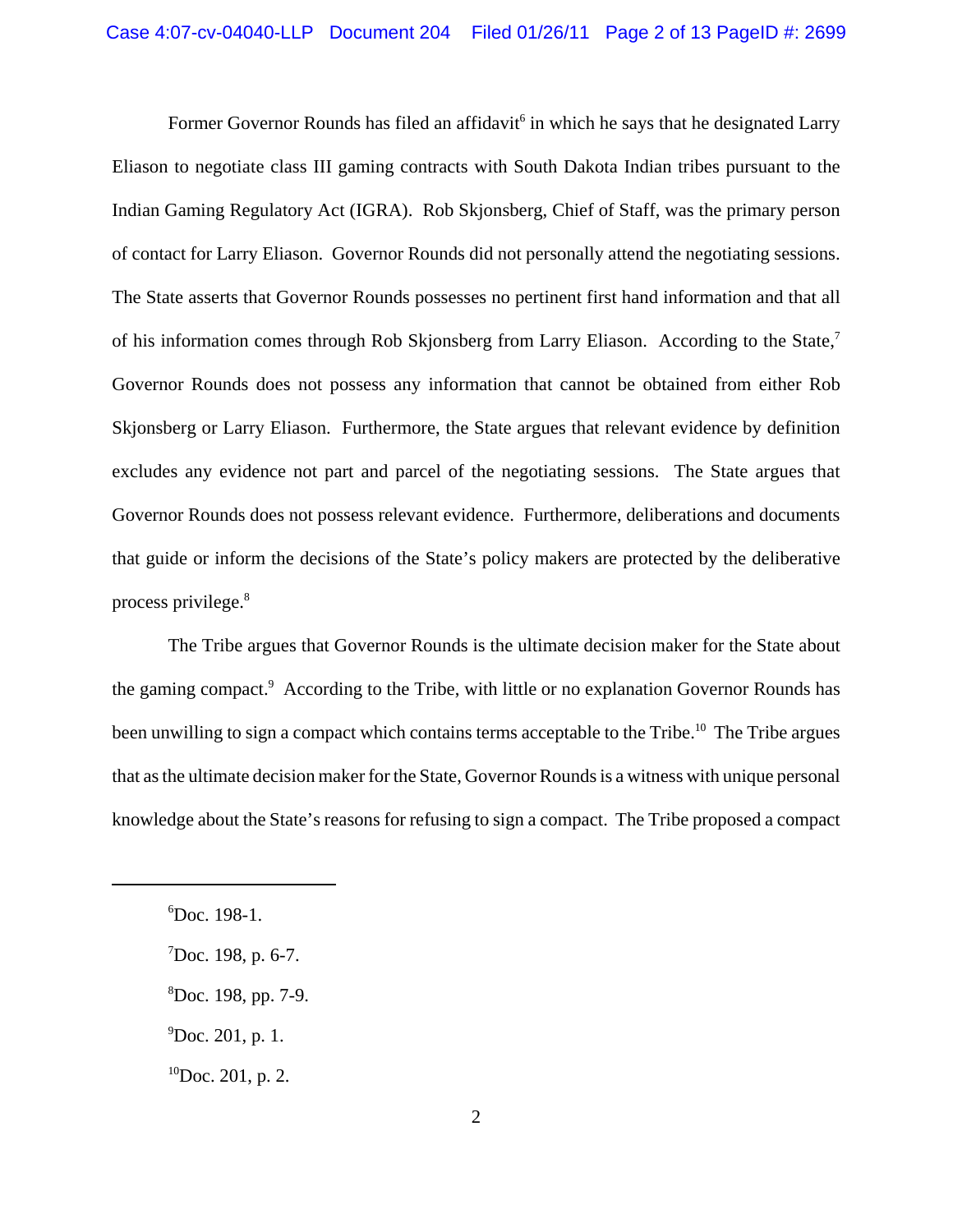which allowed 1500 gaming devices compared to 250 under the most recent compact, but the State without explanation refused to agree.<sup>11</sup> The Tribe asserts Governor Rounds was personally involved in reviewing compact proposals and promoting his policy positions during six unsuccessful negotiating sessions. The Tribe suggests that Governor Rounds has written letters to the Tribe and others in which he says he is fully informed of the progress of the negotiating sessions, and that he has seen nothing which alleviates his concerns about the impact on the State's revenue if the Tribe operates more than 250 machines.12 The Tribe asserts that it carries the burden to prove the State has not negotiated in good faith, so it is necessary for the Tribe to learn from Governor Rounds why he will not agree to the Tribe's proposals.<sup>13</sup>

#### **ANALYSIS**

#### **Indian Gaming Regulatory Act (IGRA).**

Some background beyond the discovery rule of the Federal Rules of Civil Procedure is a necessary predicate to the analysis of this dispute. The centerpiece for analysis of this case is IGRA.14 Under IGRA class III gaming can be conducted only if, among other matters, it is conducted within a State which permits such gaming and is conducted in conformance with a Tribal-State compact that is in effect.<sup>15</sup> A Tribal-State compact may include provisions relating to seven subjects:

<sup>14</sup>Specifically, the part of IGRA found at 25 U.S.C. § 2710(d).

 $1525$  U.S.C. § 2710(d)(1)(B) & (C).

 $11$ Doc. 201, p. 6.

 $^{12}$ Doc. 201, p. 7.

 ${}^{13}$ Doc. 201, p. 8.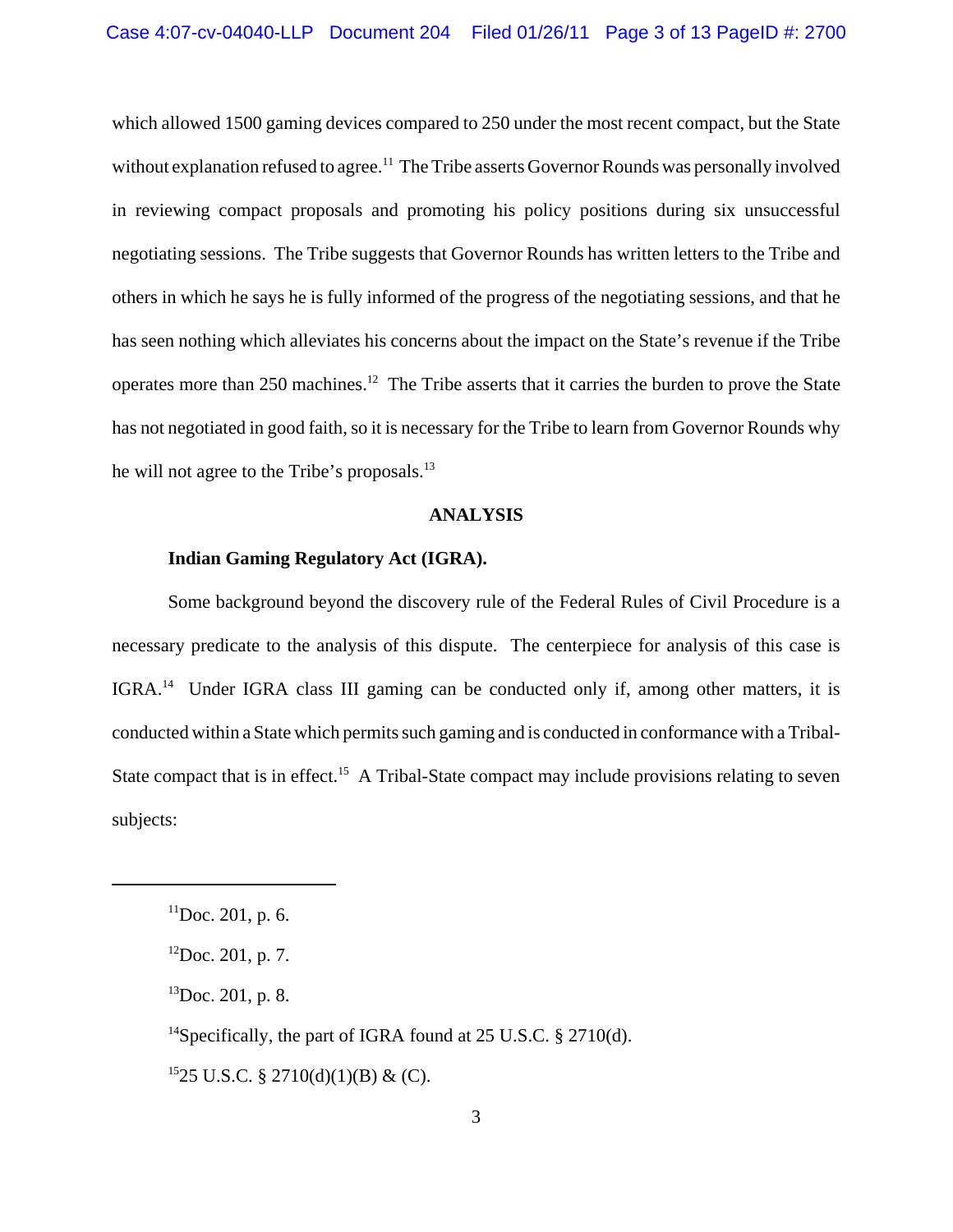- 1. Application of criminal and civil laws and regulations that are directly related to and necessary for licensing and regulation of pertinent gaming activities.
- 2. Allocation of criminal and civil jurisdiction for the enforcement of those laws and regulations.
- 3. An assessment of gaming activities in such amounts as are necessary to defray the costs of regulating the gaming activities.
- 4. Taxation of the gaming activities by the Tribe in amounts comparable to amounts assessed by the State for comparable activities.
- 5. Remedies for breach of contract.
- 6. Standards for the operation of gaming and maintenance of the gaming facility, including licensing.
- 7. And other subjects that are directly related to the operation of gaming activities.16

The United States district courts are vested with jurisdiction over lawsuits commenced by an Indian tribe arising from the failure of a State to enter into negotiations with an Indian tribe for a Tribal-State compact or to conduct negotiations in good faith.<sup>17</sup> If in the lawsuit the Indian tribe demonstrates that the Tribal-State compact has not been entered into and that the State did not respond to the request to negotiate or that the State did not respond in good faith, then the burden shifts to the State to prove that it has negotiated with the Indian tribe in good faith.<sup>18</sup> Despite IGRA,

 $1725$  U.S.C. § 2710(d)(7)(A)(i).

<sup>18</sup>25 U.S.C. § 2710(d)(7)(B)(ii)(I) & (II).

 $1625$  U.S.C. § 2710(d)(3)(C)(1) -(vii).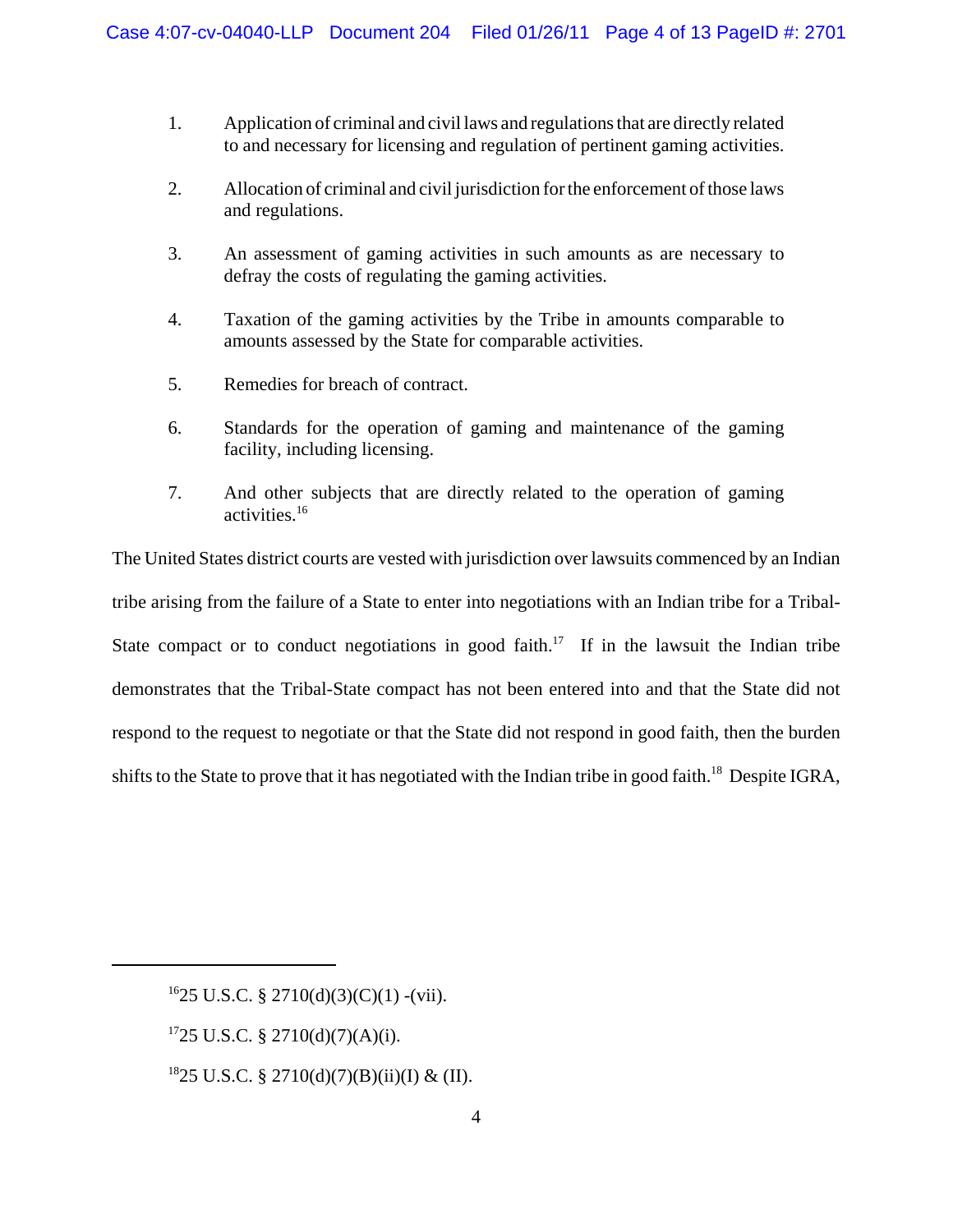the federal courts do not have jurisdiction unless the State has waived Eleventh Amendment immunity.<sup>19</sup> South Dakota has waived immunity under IGRA.<sup>20</sup>

### **Good Faith Not Defined.**

The purpose of the Tribe's lawsuit is to determine whether the State has conducted negotiations for a Tribal-State compact in good faith.<sup>21</sup> IGRA does not define good faith. But IGRA does suggest what the court can consider when deciding whether the State has negotiated in good faith: $22$ 

- ! may consider public interest, public safety, criminality, financial integrity, and adverse economic impacts on existing gaming activities;
- shall consider any demand by the State for direct taxation of the Tribe.

# **Evidence to be Evaluated.**

More Than The Bare Record Is Reviewed. In 1993 Judge Jones decided in the *Cheyenne River Sioux* case that only the transcripts of the negotiating sessions would be reviewed to judge whether the State had negotiated in good faith.<sup>23</sup> It was Judge Jones' view in *Cheyenne* that the

 $^{21}$ 25 U.S.C. § 2710(d)(7)(A)(i).

<sup>22</sup>25 U.S.C. § 2710(d)(7)(B)(iii)(I) & (II).

<sup>23</sup>Cheyenne River Sioux Tribe v. State of South Dakota, et al, 830 F.Supp. 523, 527 (D.S.D.) 1993).

<sup>19</sup>*Seminole Tribe of Florida v. Florida*, 517 U.S. 44, 116 S.Ct. 1114 (1996).

<sup>&</sup>lt;sup>20</sup>Doc. 147, p. 6, fn 4. "The State agrees that it has waived its sovereign immunity as to the IGRA claim. The 1999 Gaming Compact between the State of South Dakota and the Tribe provides at paragraph 12.2 that disputes arising out of the Compact may be heard in an action in federal district court."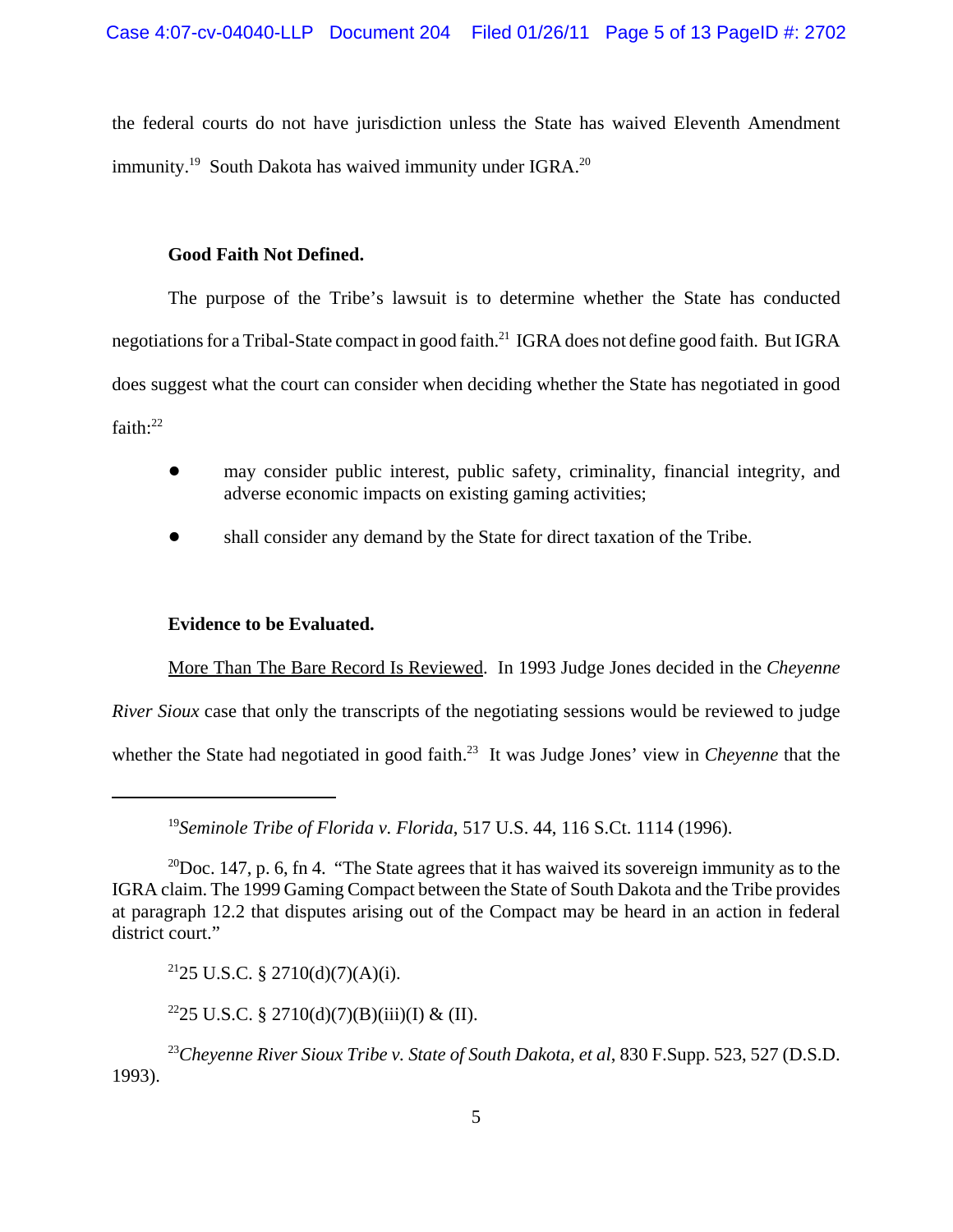posturing by the parties which was reflected in their conversations, letters, and press releases was not to be considered. But, in this case Judge Piersol has allowed limited discovery outside of the transcripts.24 Judge Piersol explained:

Whether or not discovery is warranted is normally dependent upon the facts of the case and the claims of the parties. Here, Defendants claim, among other things, that the State of South Dakota has a long standing policy of limited gaming, which policy has been a basis for the State's positions in the compact negotiations. The Tribe contends that the State has not followed such a policy on non-Indian gaming. As a result, the Tribe claims that what gaming policy the State has followed bears upon whether or not the State negotiated with the Tribe in good faith. The conflicting claims coupled with the fact that the Tribe has a significant burden to meet in attempting to show a lack of good faith on the part of the State, require that in this case discovery be allowed. Facts and circumstances outside of the actual transcript of the negotiations may be relevant in aiding the Court in its determination of whether or not the State negotiated in good faith.

Evidence outside of the negotiating sessions is discoverable under Judge Piersol's discovery order.

But There Is Not A Review Of The State's Subjective Intent. The Ninth Circuit provides instruction about discovery under IGRA, but according to the State of California the most pertinent case was wrongly decided.25 There is a pending Petition for Certiorari in the United States Supreme Court.<sup>26</sup> The scope of review of the State's good faith under IGRA is not among the questions

For clarity the *Big Lagoon* cases are referred to as *Big Lagoon* #1, #2, and #3.

 $^{24}$ Doc. 41.

<sup>&</sup>lt;sup>25</sup>Rincon v. Schwarzenegger, 602 F.3d 1019 (9<sup>th</sup> Cir. 2009); *Big Lagoon Rancheria v. State of California*, 2010 WL 2350483 (N.D.Cal.); *Big Lagoon Rancheria, v. State of California*, 2010 WL 2735567 (N.D.Cal.); *Big Lagoon Rancheria v. State of California*, 2010 WL 4916416 (N.D.Cal.).

<sup>26</sup>*Edmund G. Brown, Jr. v. Rincon*, 10-330. On December 13, 2010, the Supreme Court filed an Order inviting the Acting Solicitor General to file briefs expressing the views of the United States.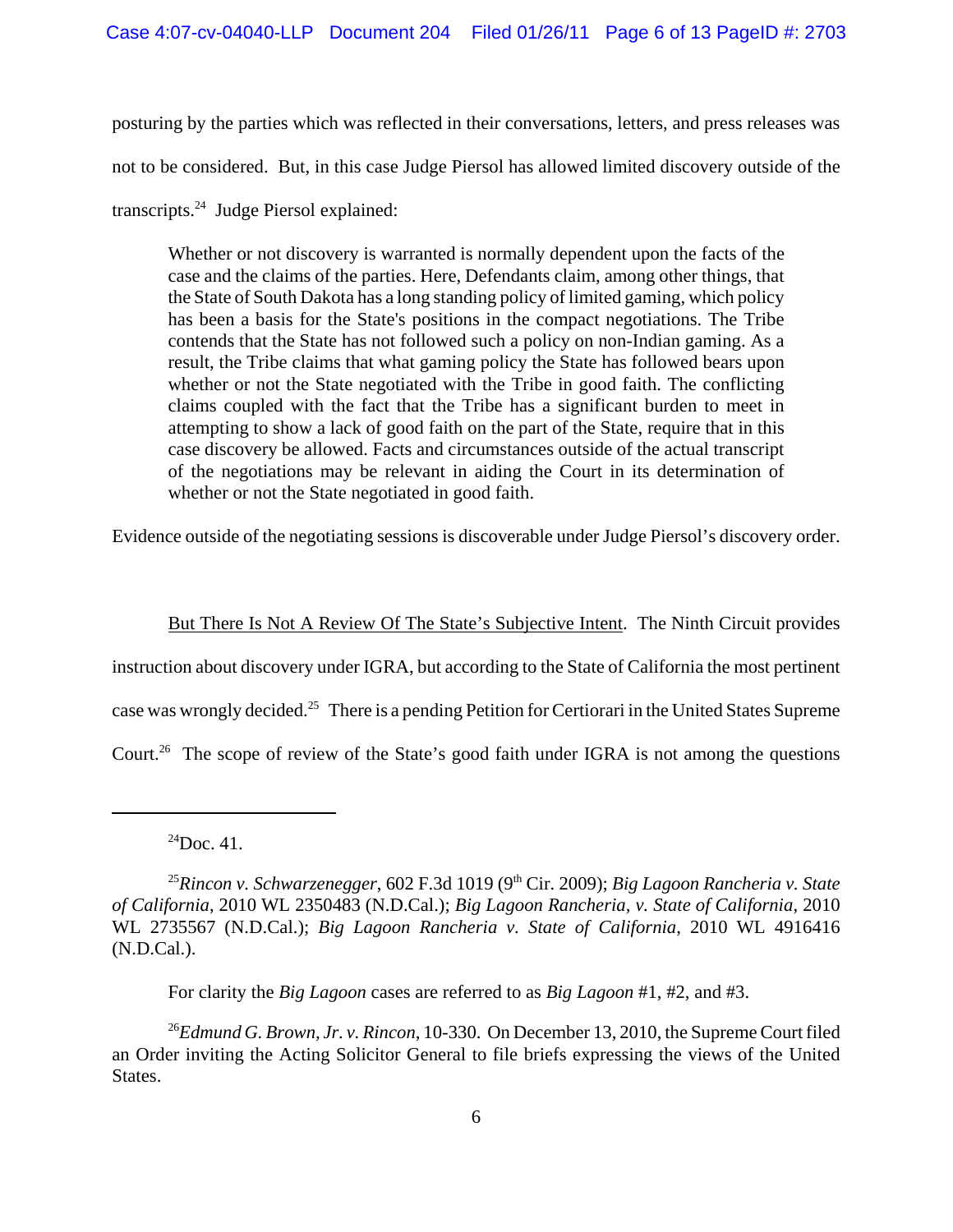presented in the Petition for Certiorari.<sup>27</sup> The issues described in the petition are divided into categories A and B. Category A asserts there are recurring issues "concerning the permissible scope of tribal-state negotiations under IGRA. . . ."<sup>28</sup> But unlike today's case the Petition reveals objective versus subjective review is not directly questioned. Rather, the questions posed in the Petition are (1) whether revenue sharing is a fair subject for negotiation despite the statute's expressed ban against negotiating for a direct tax on the Tribe, and (2) whether it was error for the Ninth Circuit to weigh the relative value of concessions offered by the parties.<sup>29</sup> California complains the court

did not attempt to determine whether the State's conduct of negotiations was a sincere effort to reach agreement or was a charade, or sham. Instead, after erroneously concluding that the State had demanded direct taxation of the Tribe, the majority looked to the relative value of the concessions the State offered in exchange for general fund revenue sharing. But this inquiry has little relevance to whether the State engaged in a sincere effort to reach agreement. . . . To the contrary, this valuation is, in the first instance, left expressly between the two equal sovereigns.<sup>30</sup>

*Rincon's* rule is that good faith should be judged based on the objective record of

negotiations, and that a State's subjective intent is not considered.<sup>31</sup>

However, we are influenced by the factors outlined in  $\S 2710(d)(7)(B)(iii)$ , which lend themselves to objective analysis and make no mention of unreasonable beliefs. Further, the structure and content of § 2710(d) make clear that the function of the good faith requirement and judicial remedy is to permit the tribe to process gaming

 $^{28}Id$ . at  $*1$ .

 $^{29}Id.$ 

<sup>30</sup>*Id*. at \*27 (internal citations, brackets, and quotation marks omitted).

<sup>&</sup>lt;sup>27</sup>210 WL 3511823.

<sup>31</sup>*Rincon* at 1041, and *Big Lagoon #1,* 2010 WL 2350483 at \*1.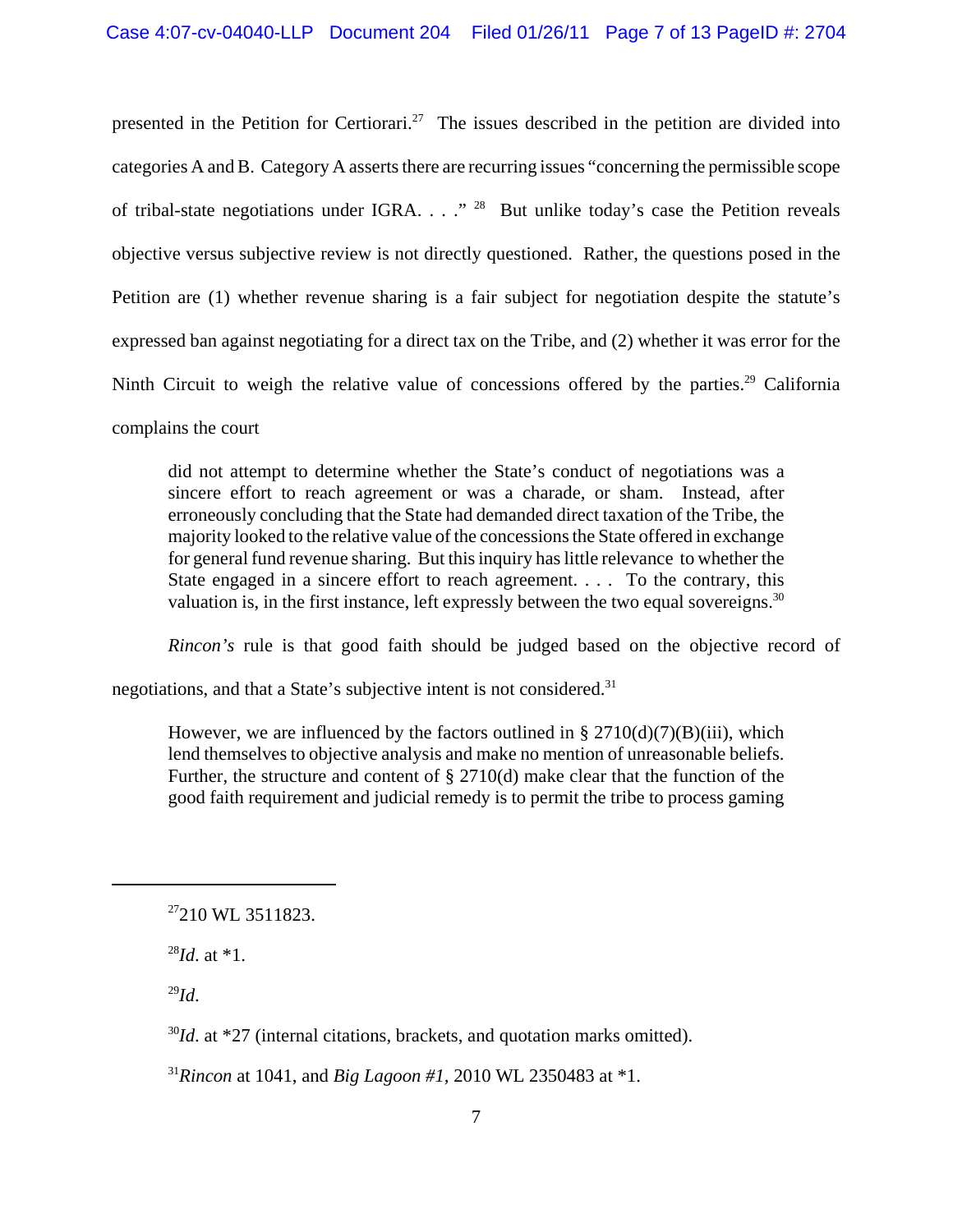arrangements on an expedited basis, not to embroil the parties in litigation over their subjective motivations.<sup>32</sup>

*Rincon's* instruction is to exclude the State's state of mind and motives from the review for good faith.<sup>33</sup> Additionally, the review for good faith "is one that takes into account all of the facts and circumstances, not just the bare record of negotiations between the parties."34 Having in mind that discovery outside the bare record of negotiations is appropriate and that the State's state of mind and motives are not a part of judging the State's good faith, the analysis now turns to the deposition of former Governor Rounds.

#### **Governor Rounds' Deposition.**

Subjective Versus Objective. The boundary line between that which is discoverable and that which is not discoverable is marked by the boundary line between objective facts and subjective intent. Objective facts are discoverable. Subjective motives, beliefs, and intent are not.<sup>35</sup> Only limited resort to the tests suggested by the State is necessary to resolve this dispute. One test suggested by the State is to determine when it is appropriate to depose a high ranking government official.36 The other test suggested by the State is to determine when the deliberative process

<sup>34</sup>*Big Lagoon #1,* 2010 WL 2350483 at \*2.

<sup>35</sup>*Rincon* at 104. See also *Fort Independence Indian Community v. California,* 2009 WL 1283146 (E.D. Cal.).

<sup>36</sup>*United States v. Morgan*, 313 U.S. 409, 421-22 (1941) for the doctrine.

Doc. 198, citing *Thomas v. Cate,* 715 F.Supp.2d 1012, 1049 (E.D. Cal. 2010)(citations

<sup>32</sup>*Rincon* at 1041.

<sup>33</sup>See also *Fort Independence Indian Community v. Schwarzenegger*, 2009 WL 1283146, \*4 (E.D. Cal.).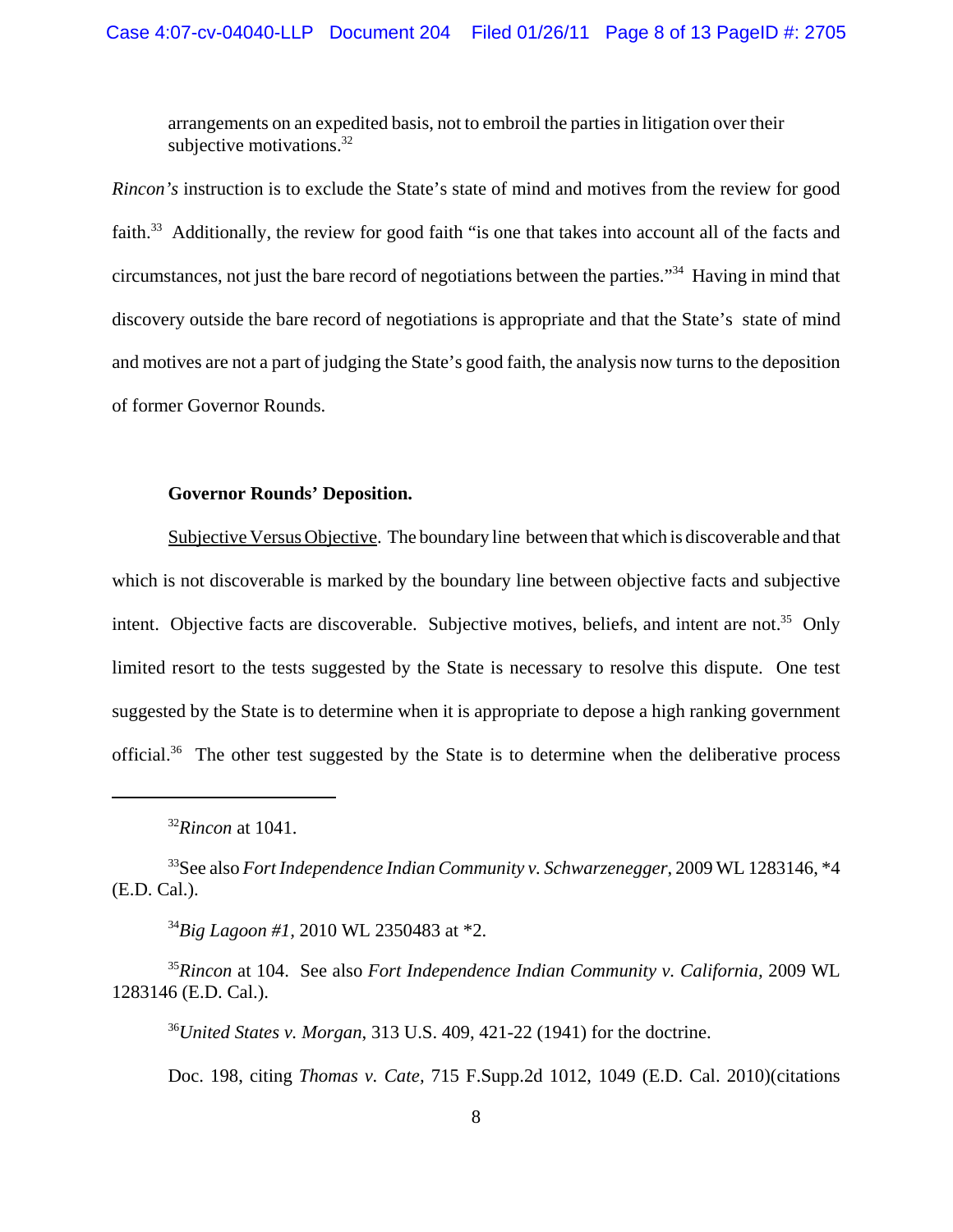privilege can be overcome.<sup>37</sup> The deliberative process privilege relates to *documents* and is established under Exception 5 of the Freedom of Information Act. Near the end of this opinion taking testimony from a high ranking government official is addressed. It is not necessary to address the deliberative process privilege further.

The Tribe does not wish to depose Governor Rounds about any of the objective matters described in the statute.<sup>38</sup> Instead the Tribe argues "the State's *intent* is at issue in this case."<sup>39</sup> They assert "Mr. Rounds has '*direct personal factual information* pertaining to material issues in an action' and the information he possesses is not reasonably available from any other source."40 The Tribe refers to letters written by Governor Rounds in which he says he is fully informed about the negotiations and that he has enjoyed working with "President Allen and other tribal leaders on this matter."<sup>41</sup> They refer to other discovery which indicates Governor Rounds was involved in numerous internal meetings and gave instructions to his administration about the Tribe's proposals.<sup>42</sup>

 $3825$  U.S.C. § 2710(d)(3)(C)(1)-(VII) or 25 U.S.C. § 2710(d)(7)(B)(iii)

 $39$ Doc. 201, p. 2.

 $^{41}$ Doc. 201, p. 7.

 $^{42}$ Doc. 201, p. 8.

omitted). *See also Arnold Agency v. West Virginia Lottery Commission*, 526 S.E.2d 814, 829 (Va. Ct. App. 1999); and *Horne v. School Board of Miami-Dade County*, 901 So.2d 238, 240 (Ct. Ap. Fl. 2005) for the test.

<sup>37</sup>*Mapother v. Department of Justice*, 3 F.3d 1533, 1537 (D.C. Cir. 1993); *First Eastern Corp. v. Mainwaring,* 21 F.3d 465, 468 (D.C. Cir. 1994)(citations omitted) for the doctrine.

*Federal Trade Commission v. Warner Communications*, 742 F.2d 1156 (9th Cir. 1984)(citing *NLRB v. Sears, Roebuck & Co.* 421 U.S. 132, 150 (1975)) for the test.

 $^{40}$ Doc. 201, p. 5 (italics in original).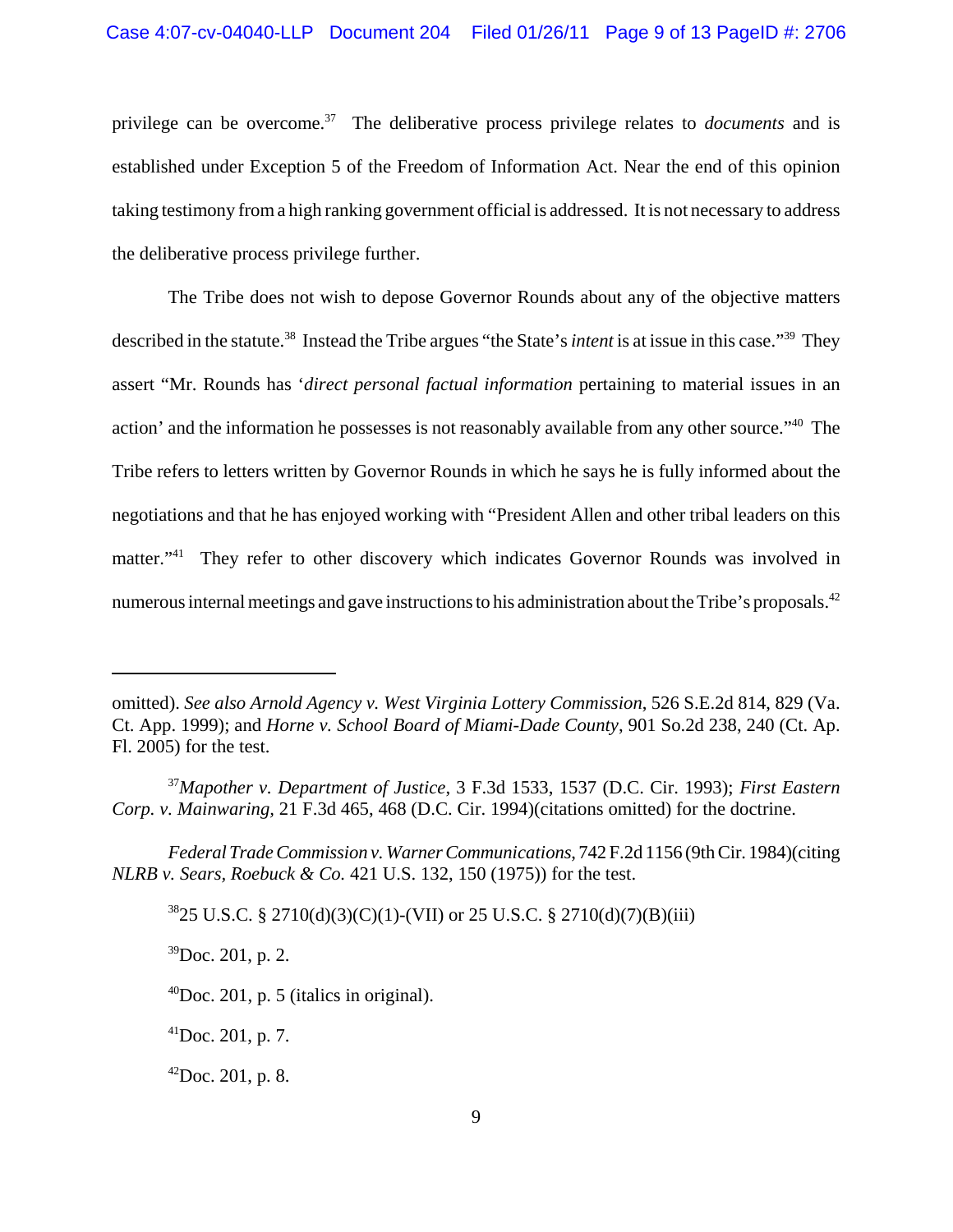It is asserted by the Tribe that "Mr. Rounds' *motivations* throughout the compact negotiation process are highly relevant to this litigation."43 "The *impetus behind* Mr. Rounds' decisions are important evidence" for the Tribe to fulfill its burden to show the State did not respond in good faith.44 The Tribe argues "The Tribe is entitled to discover *the basis for Mr. Rounds' decision* for refusing to agree to the Tribe's proposals."45

No one else can explain the Governor's *motivations* and positions as to the negotiations with the Tribe; no one else can identify as well as Governor Rounds the alternative proposals he considered, and no adopt else can better explain *his reasons* for not approving proposals submitted by the Tribe.<sup>46</sup>

The Tribe also argues it needs to question Governor Rounds about statements he made, letters he

wrote, and campaign positions he espoused about limited gambling being public policy in South

Dakota.<sup>47</sup>

Mr. Rounds is the only person that possesses first-hand knowledge as to the *impetus* of his decisions concerning the Tribal-State Compact negotiations. Under IGRA, as explained further herein, whether the State has negotiated in good faith *is a subjective question of intent.* Here, the Tribe *does not seek to inquire simply into "what" Governor Rounds did* that may have resulted in bad faith, but also seeks Mr. Rounds *rationale* in refusing to accept any of the Tribe's compact proposals. Such an inquiry requires the actual testimony of the decision maker. $48$ 

The Tribe also argues the State itself has placed the Governor's *intent* at issue.49

 $^{47}$ Doc. 201, p. 10.

 $^{48}$ Doc. 201, p. 11 (italics and bold added for emphasis).

 $^{49}$ Doc. 201, p. 14.

 $^{43}$ Doc. 201, p. 8 (italics added for emphasis).

 $^{44}$ Doc. 201, p. 9 (italics added for emphasis).

 $^{45}$ Doc. 201, p. 9 (italics added for emphasis).

 $^{46}$ Doc. 201, p. 9-10 (italics added for emphasis).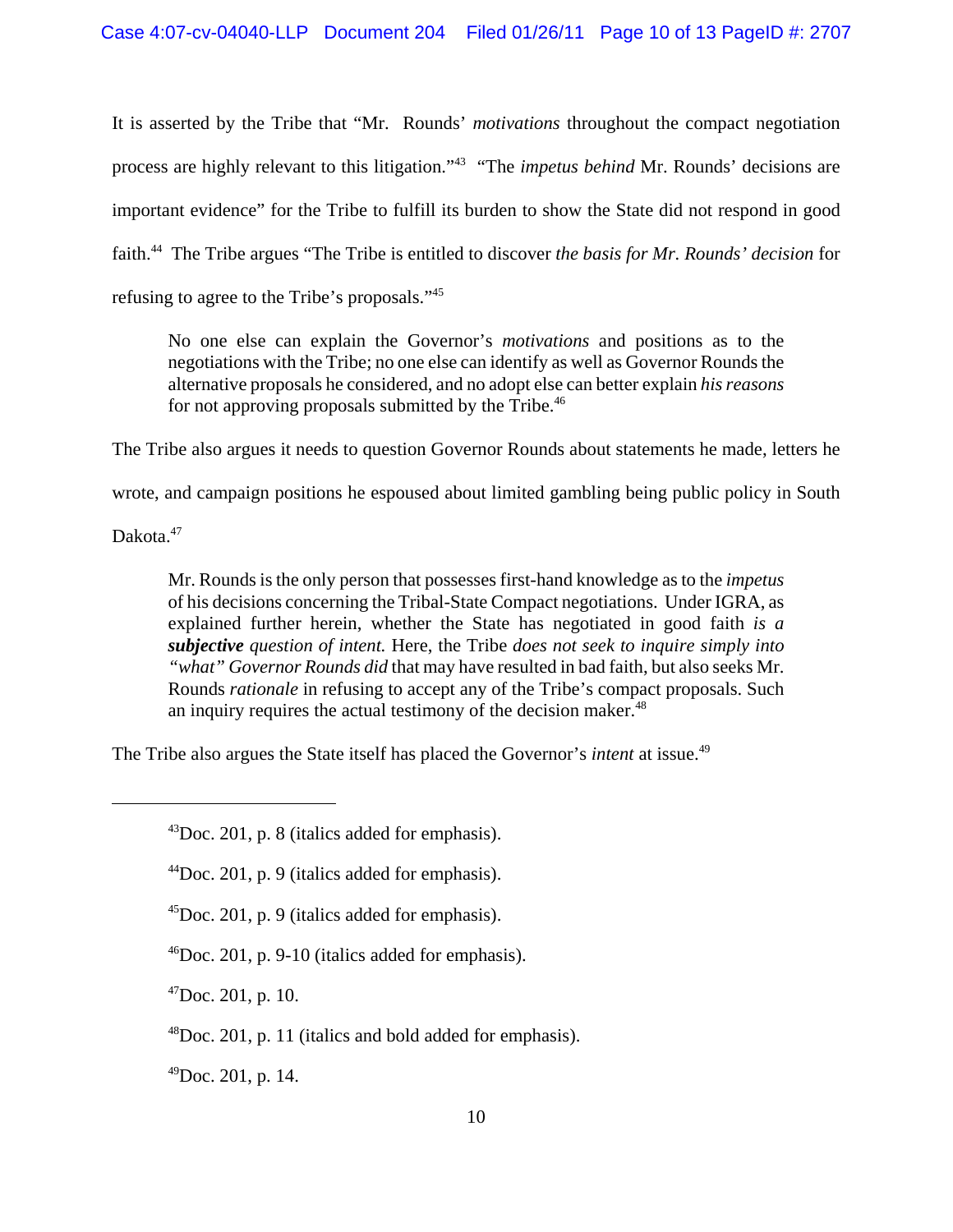From all of these assertions by the Tribe it is quite evident the Tribe believes the State's subjective motivation is to be reviewed for good faith, i.e. the State's motives and reasons for its decisions not to agree to proposals made by the Tribe. This very issue was addressed in *Big Lagoon*  $#2:50$ 

The language of the *Rincon* decision makes one point clear: the subjective motivations of the parties are not relevant to the good faith determination.

Even if it is true that the State itself has made intent an issue, which is disputed by the State, that is not enough to expand the good faith evaluation to include subjective motives or beliefs in the good faith evaluation.<sup>51</sup> The review is limited to objective facts.<sup>52</sup>

High Ranking Government Official. There is a five part test about allowing the deposition of a high ranking official:

- (1) the official's testimony is necessary to obtain relevant information that is not available from another source;
- (2) the official has first hand information that cannot reasonably be obtained from other sources;
- (3) the testimony is essential to the case at hand;
- (4) the deposition would not significantly interfere with the ability of the official to perform his government duties; and

<sup>50</sup>*Big Lagoon #2,* 2010 WL 2735567 at \*5, citing *Rincon* 602 F.3d at 1041.

<sup>51</sup>*Rincon* at 1041.

<sup>52</sup>*Fort Independence Indian Community v. California,* 2009 WL 1283146, \* 3 (E.D. Cal.)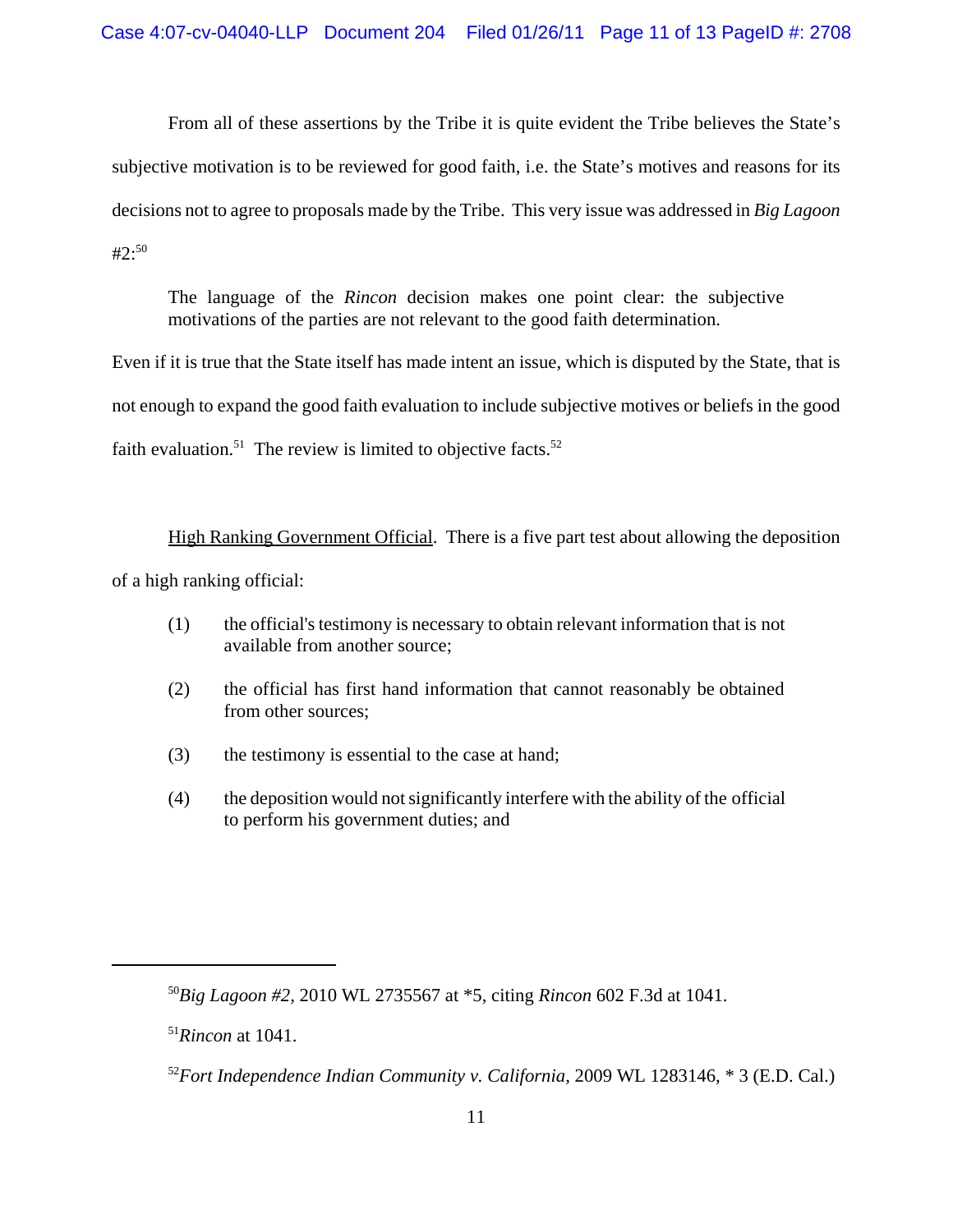(5) the evidence sought is not available through less burdensome means or alternative sources.53

If the good faith evaluation were to include subjective intent and motives, the results of this test would come down on the side of allowing Governor Rounds' deposition. But the good faith evaluation is based upon objective facts. When the test is applied to objective facts, the results come down on the side of not allowing Governor Rounds' deposition.

- ! First, the Tribe wants evidence about underlying reasons for refusing to agree to the Tribe's proposals, i.e. matters of subjective considerations. Subjective matters are not relevant because the good faith evaluation is based upon objective facts. These objective facts are available from sources other than a deposition from the Governor.
- Second, if subjective matters could be considered, Governor Rounds would have first hand information about his refusal to agree to the Tribe's proposals. But about objective facts his information is no better than that of others, and the objective facts are available from other sources.
- ! Third, Governor Rounds' testimony is not essential to ascertaining the objective facts. The only facts the Tribe asserts it needs to learn from Governor Rounds are subjective matters.
- ! Fourth, without regard to whether Governor Rounds is the sitting or former governor, the deposition could be arranged so that it would not significantly interfere with the affairs of government. The proposed deposition is limited in time to one day of seven hours under

<sup>53</sup>Doc. 198, citing *Thomas v. Cate,* 715 F.Supp.2d 1012, 1049 (E.D. Cal. 2010)(citations omitted). *See also Arnold Agency v. West Virginia Lottery Commission*, 526 S.E.2d 814, 829 (Va. Ct. App. 1999); and *Horne v. School Board of Miami-Dade County*, 901 So.2d 238, 240 (Ct. Ap. Fl. 2005).